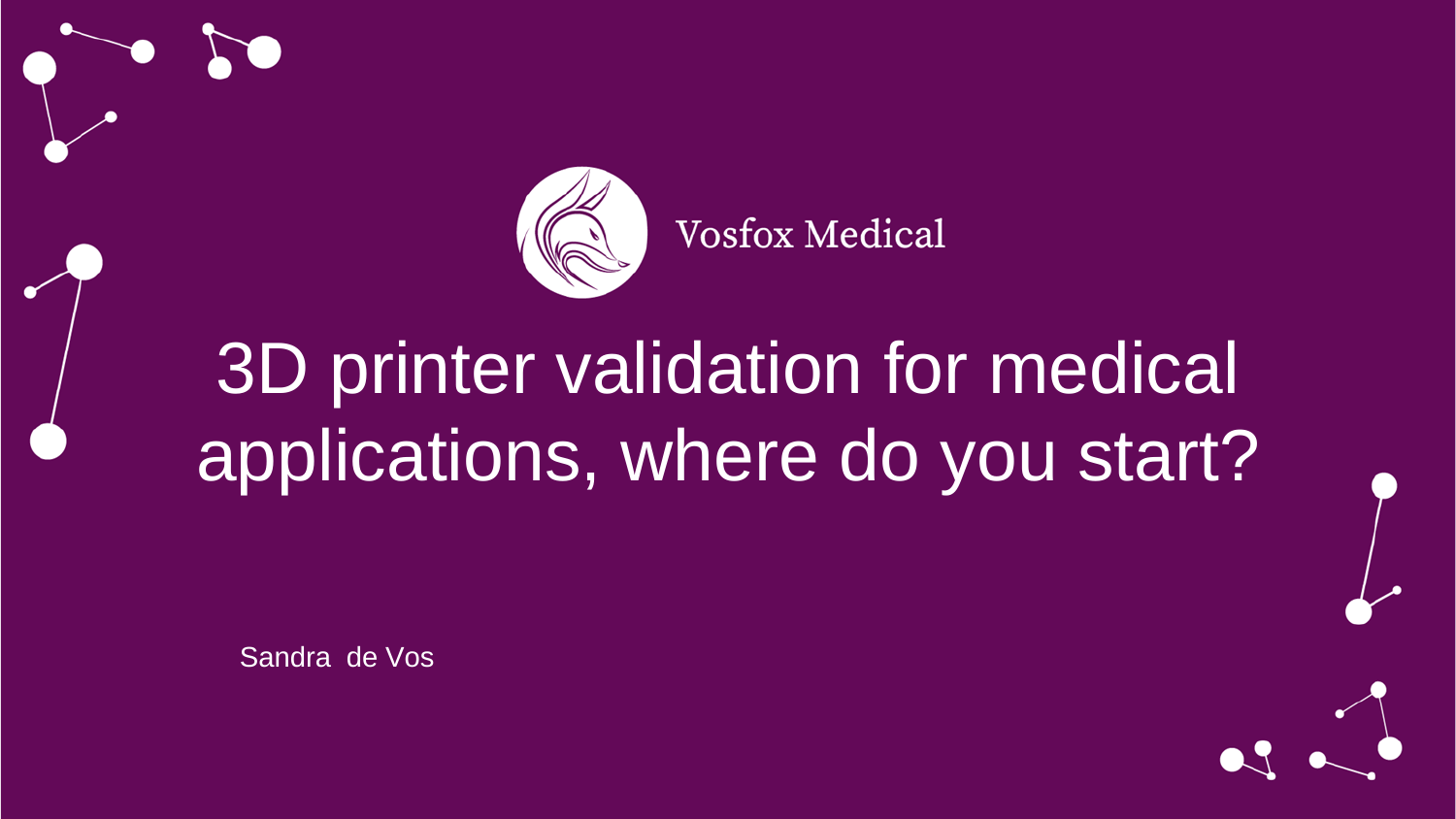# Introduction Vosfox Medical



Contract manufacturing of medical devices and pharma

- **Small scale production** 
	- Production, assembly, packaging, sterilization
	- Support packaging/sterilization design
	- **Validations**
- 3D Medical Printing
	- Bioprinters, SLA, FDM
	- Cleanroom
	- ISO13485 GMP



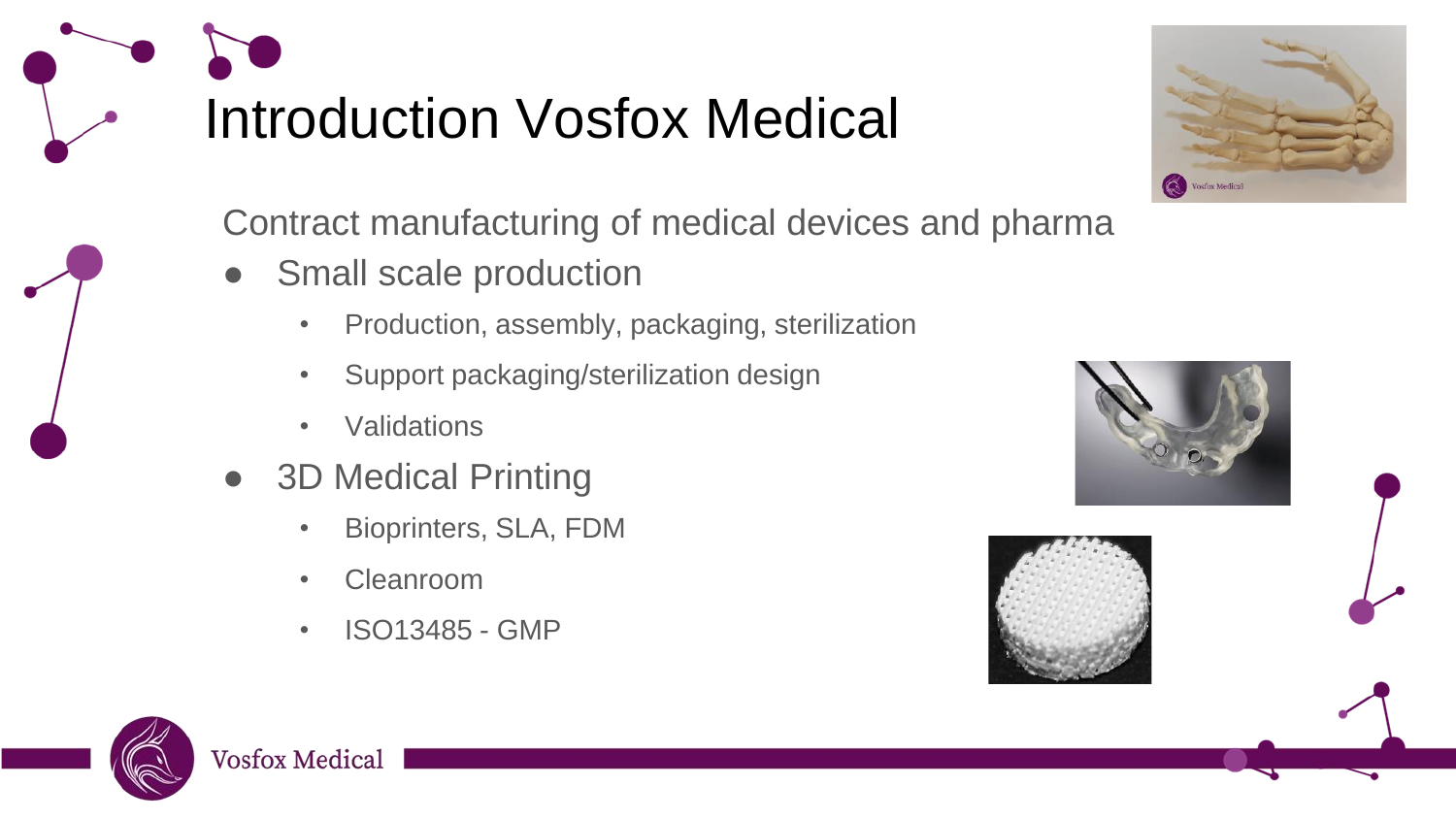# Validation, why should I?

- To show process is under control.
- When verification is not possible
- Validation of the production process of product X

### Which processes to validate

- Production/software processes
- Cleanroom / Sterilization / Packaging / Transport
- Test methods
- **Cleaning**



www.feedforall.com

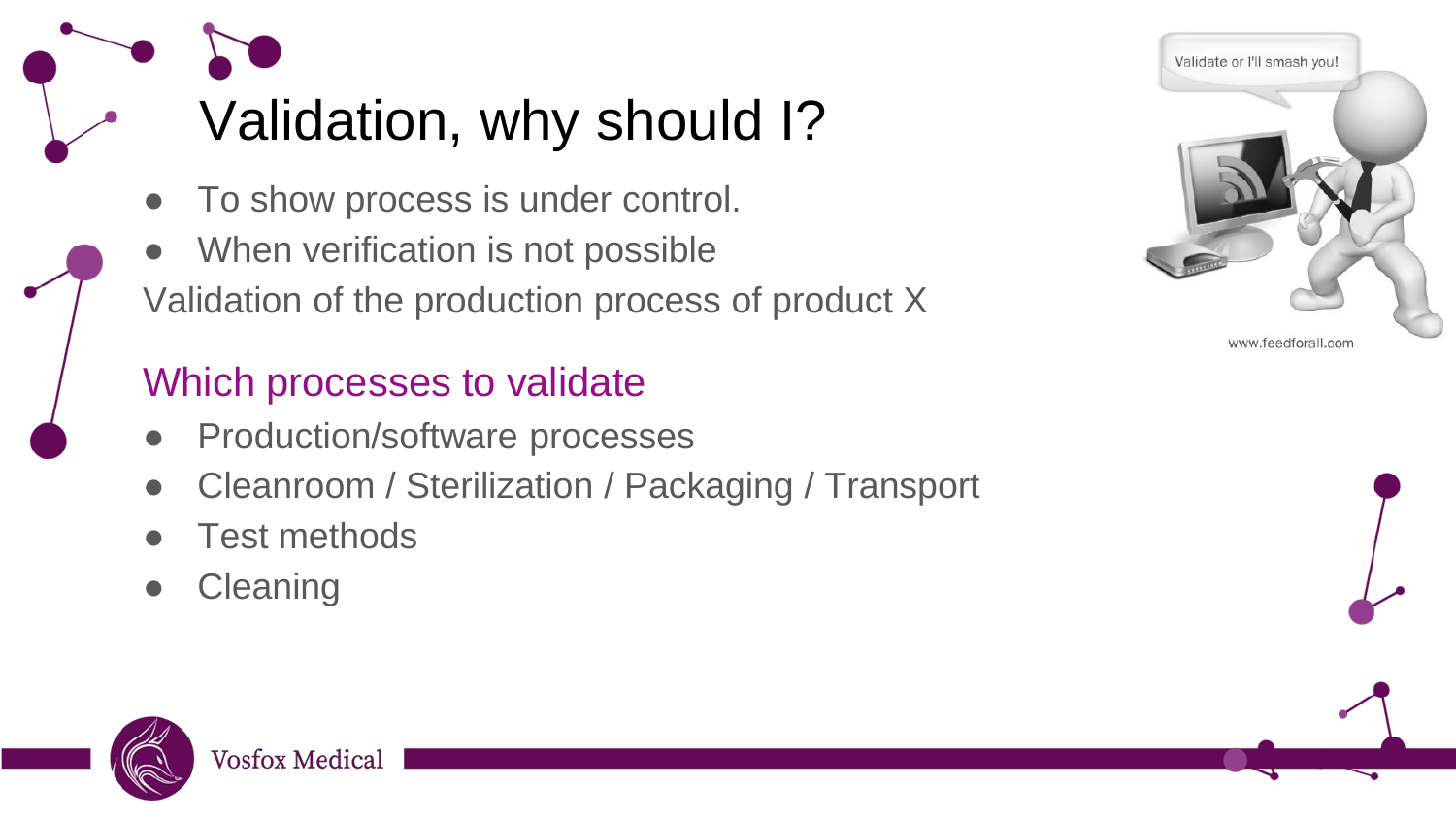



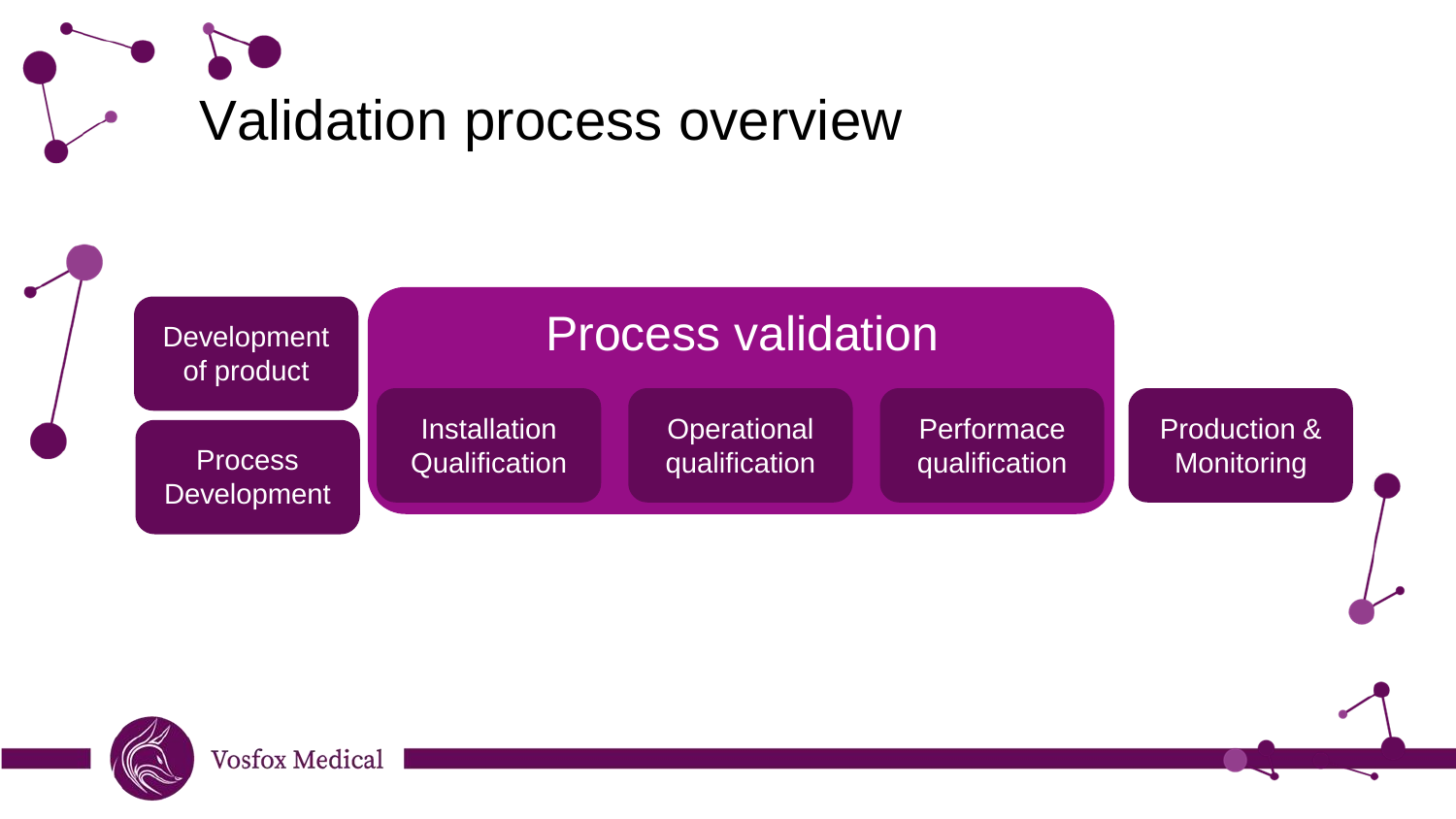Development

- Design & Development process
	- URS, Input, Output, Verification, Design Reviews, Validation
- One output: Product specification
	- Drawing with dimensions (criticality) and tolerances
	- QC testing (dimension, functionality, GPC, HPLC)
	- Material, packaging, sterilization requirements
- User Requirement specification 3D printer
	- Functional requirements (Temp,speed, etc.) Mandatory or Beneficial
	- Software/HM interface requirements
	- Safety and cleaning requirements



Process Development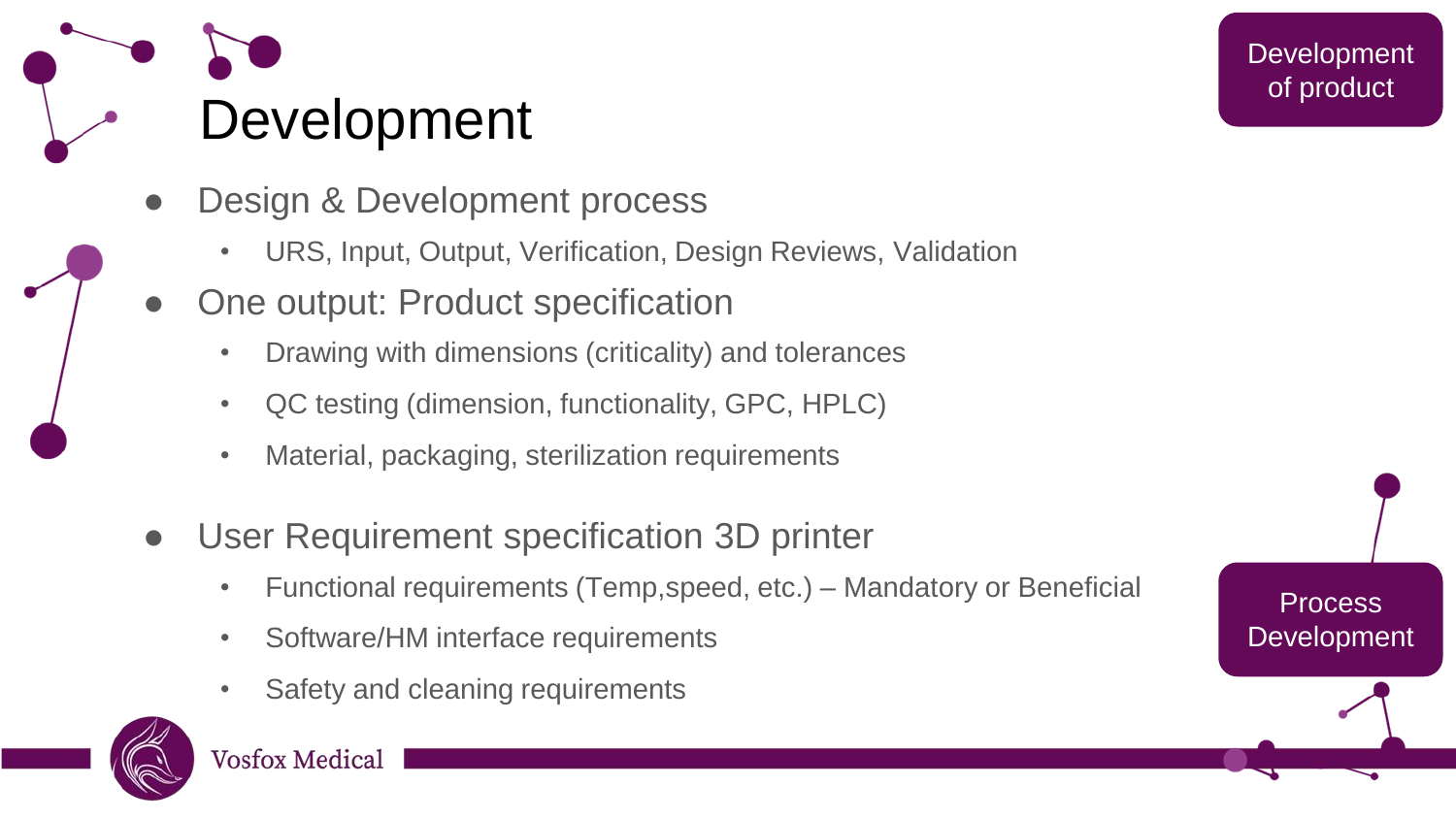

**Installation Qualification** 

- Did the supplier deliver as he has promised
	- URS requirements fulfilled
- Implement equipment into quality system
	- identification, maintenance, calibration, safety features, work instructions etc.
- Functional testing according to manufacturer specifications
- Software validation
	- Firmware
	- Slicer
	- CAD

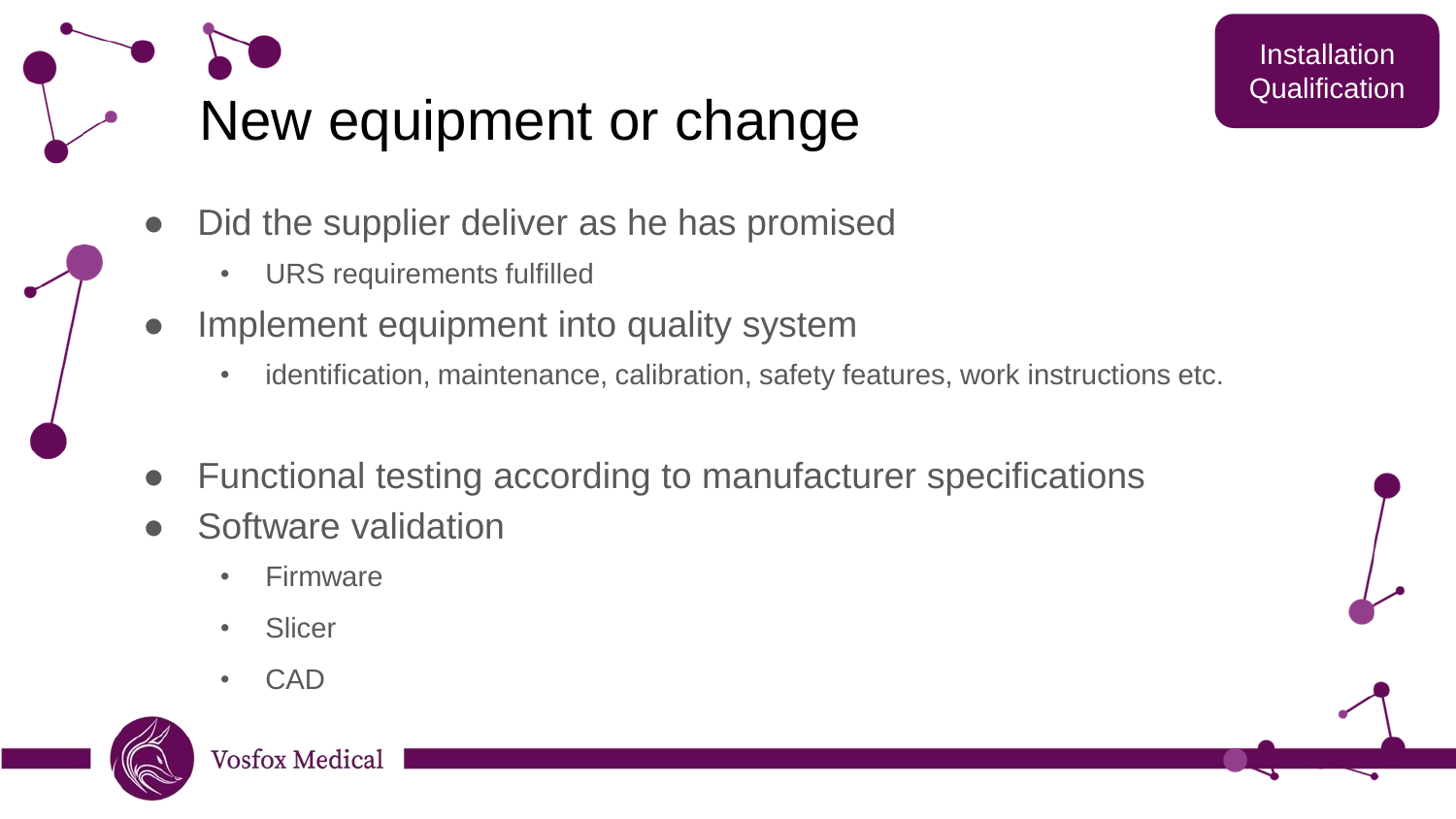## Control your process

- **Process Development** 
	- Engineering study protocol and report
	- Define critical parameters (UV power, time, temperature location buildplate)
	- Define roughly process window
	- Test influence of (critical) parameters on outcome of product
- **Design of Experiment** 
	- Define interaction between different critical parameters
	- set your process parameter boundaries
- **Verification Run** 
	- Test different settings in process window (centre and near boundaries).
	- Low, nominal and high setting



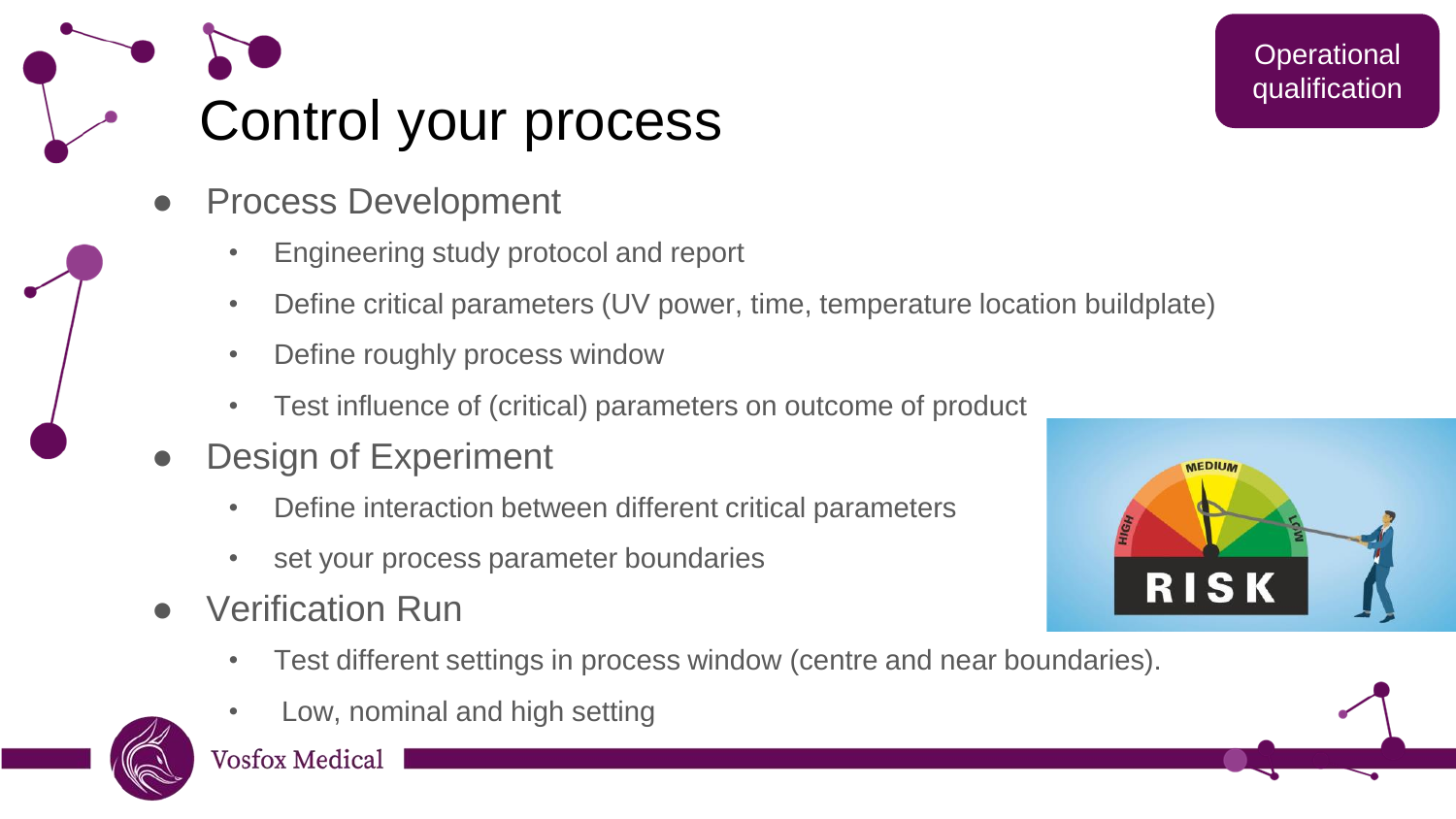# ISO-ASTM 52920

Additive manufacturing — Qualification principles — Requirements for industrial additive manufacturing sites



Figure  $1$   $-$  Quality ensured process in an additive manufacturing production site



**Operational** qualification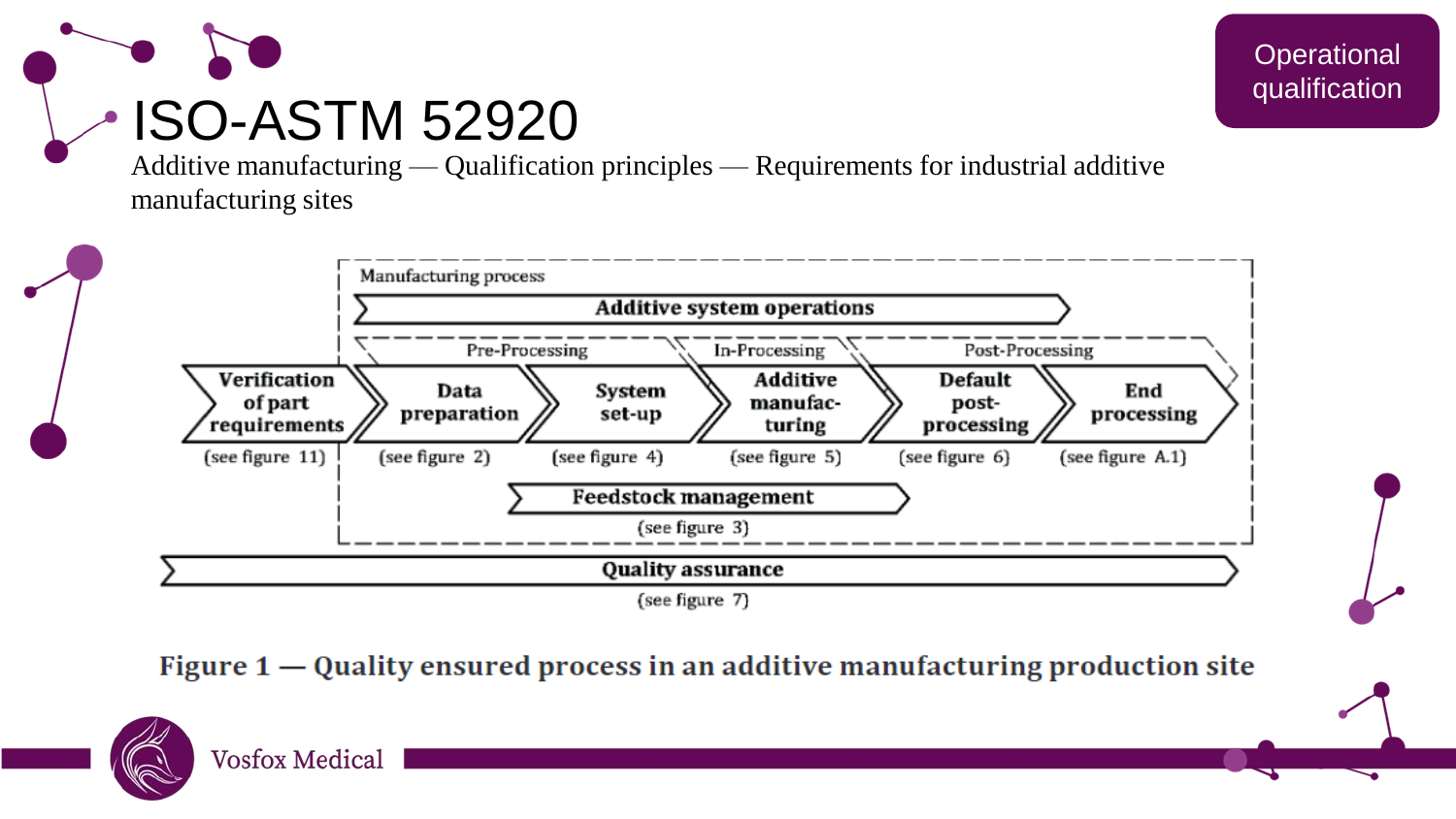

Understand your 3D printing process.

- **Materials** 
	- Viscosity, accuracy possible
- Technical aspects
	- Type of  $SLA \rightarrow Spot$  size
	- Calibration
	- Material build plate
- Post-printing
	- Washing
	- Curing
	- Removing support



#### **Vosfox Medical**



**Operational** qualification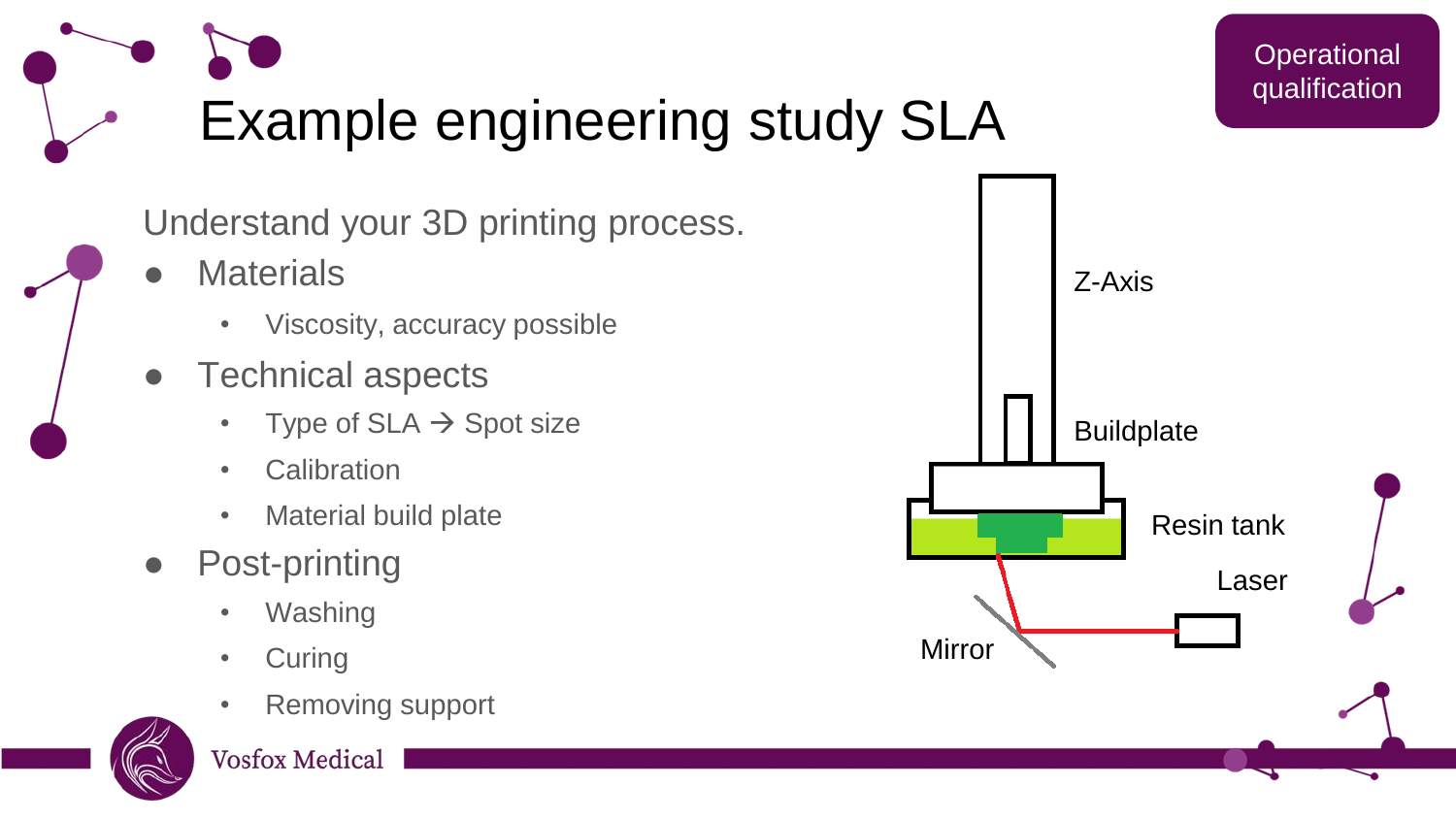### Critical parameters for SLA printing:

- **Print process** 
	- Creation .stl/Gcodes → dimension
	- Layer height  $\rightarrow$  resolution
	- Build plate location  $\rightarrow$  Dimensions
	- Laser power  $\rightarrow$  crosslinking
	- Laser spot size  $\rightarrow$  resolution
	- Exposure time  $\rightarrow$  crosslinking / layer adhesion
	- Resin temperature  $\rightarrow$  crosslinking
	- % virgin resin  $\rightarrow$  irregularities in part
- 
- Post-print process
	- Washing time  $\rightarrow$  uncured resin / leachables
	- Renew IPA  $\rightarrow$  contamination, efficacy
	- Drying time  $\rightarrow$  dimensions compromised
	- Post-curing time  $\rightarrow$  strength / leachables
	- Post-curing temperature  $\rightarrow$ strength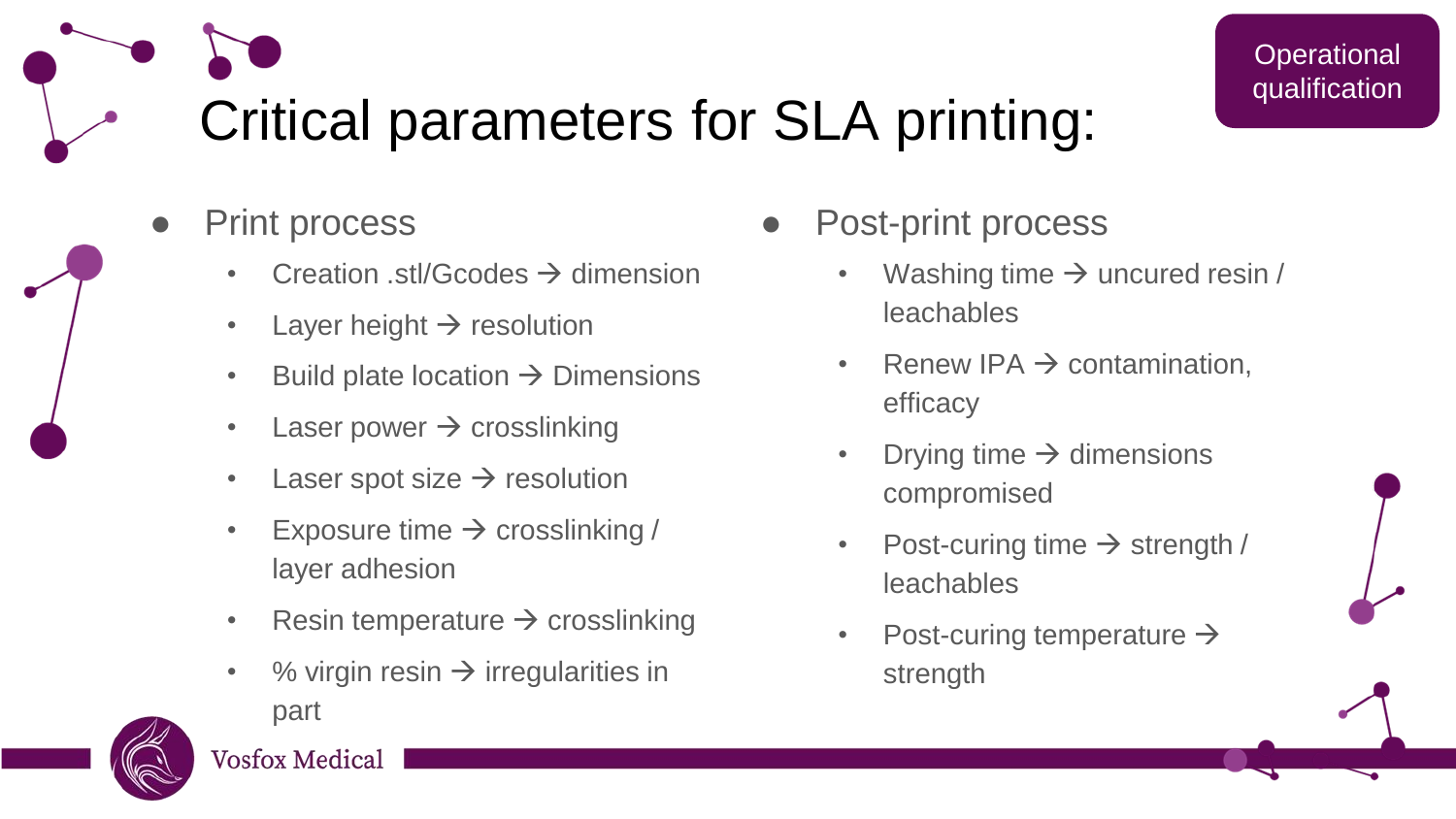

- PQ runs
	- 3 batches sufficient?
	- Batch versus builds
	- Can be used for clinical evaluation
- **Monitoring** 
	- Periodically review if process is in validated state
	- QC data analysis
	- Change control



**Performace** qualification

Production & **Monitoring** 

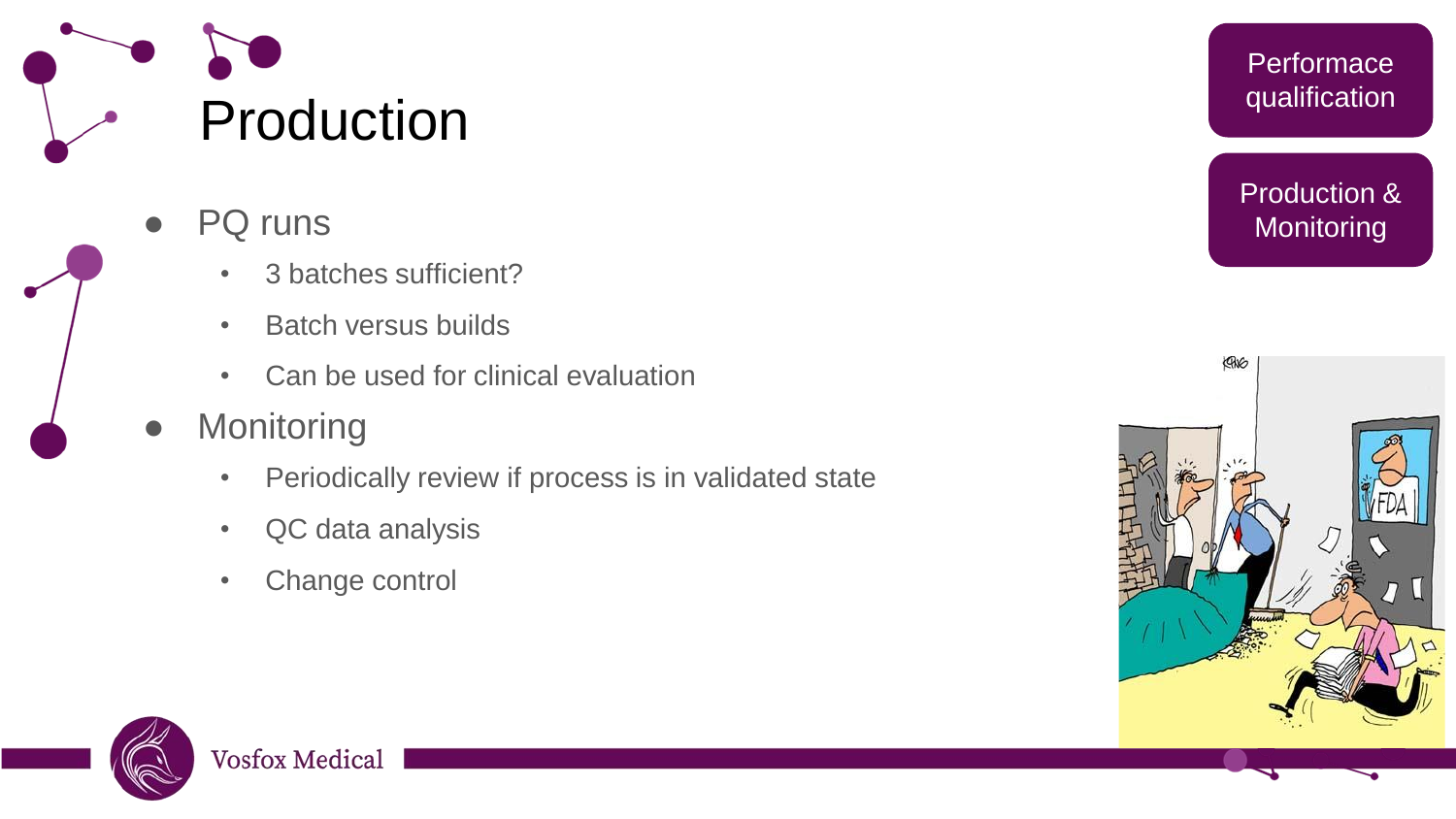

Personalized is not always custom-made

Mass-produced devices which need to be adapted to meet the specific requirements of any professional user shall not be considered to be custom made devices (MDR 2017-745)

Truly custom made products cannot be validated Mass produced adapted products must be valdiated

- Define product families with similar characteristics and define boundaries.
- Test a representative (e.g. worst case, most difficult, largest, smallest)

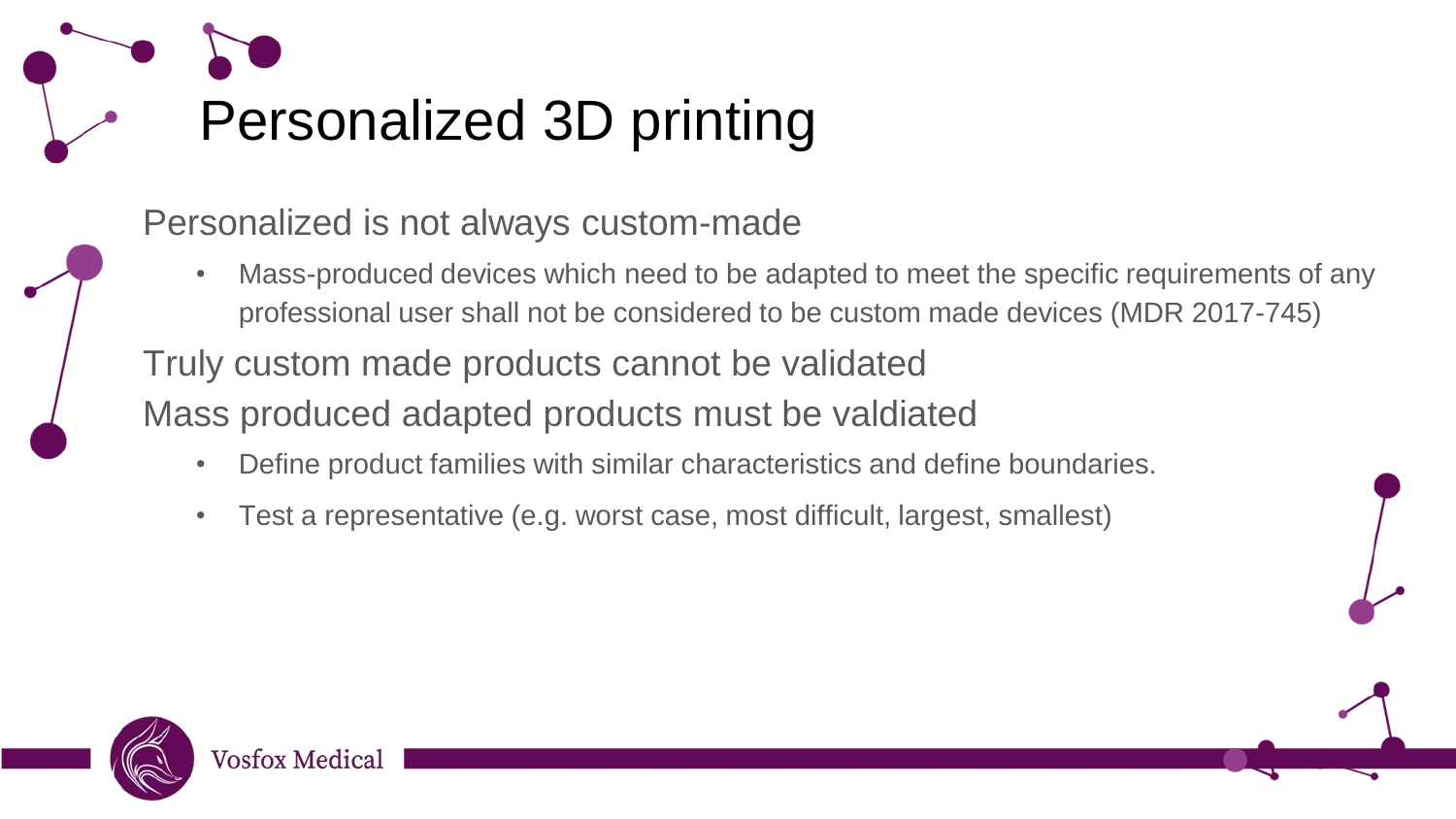

- Know your product
- Define the requirements for your equipment
- Understand your production process
- Then extensively test your equipment and product

## Good Luck!